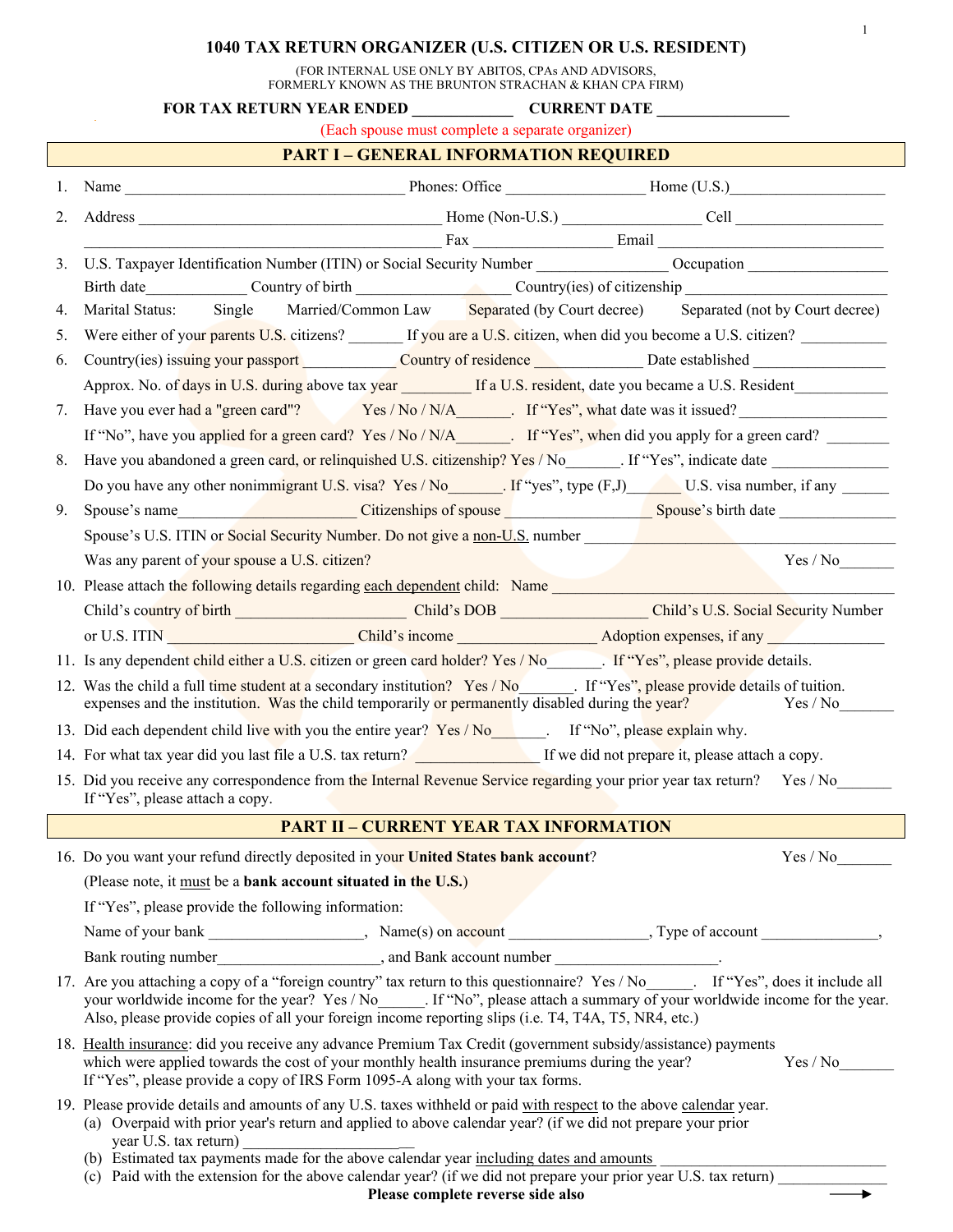#### 20. Please provide a **complete description** including the unit of currency of the following expenses you incurred during the year:

| Unreimbursed Medical Expenses                                    | <b>Investment Interest</b>                               | <b>Educator Expenses</b>                                  |
|------------------------------------------------------------------|----------------------------------------------------------|-----------------------------------------------------------|
| Medical Insurance Premiums                                       | Casualty Losses/Theft                                    | <b>College Tuition Expenses</b>                           |
| Long-Term Care Premiums                                          | Other Taxes                                              | Interest on Student Loans                                 |
| Mortgage Interest & Points on a Primary<br>& Secondary Residence | Taxes on Primary &<br>Secondary Residence                | Health Savings Account<br>(HSA) Employee<br>Contributions |
| Child Care Expenses                                              | <b>Energy Saving</b><br>Expenditures                     | Alimony Paid                                              |
| Sales Tax on Purchase of Boats, Cars,<br>Planes, Etc.            | Premiums Paid on Non-<br>U.S. Life Insurance<br>Policies | <b>Educator Expenses</b>                                  |
| Charitable Contributions (Cash)                                  | <b>Charitable Contributions</b><br>(Non-Cash)            | Other (Please attach a<br>separate sheet)                 |

21. Did you make any investments in a "Qualified Opportunity Zone"?

| 22. Did you own or sell any Canadian, European, or other non-U.S. mutual funds or exchange traded funds (ETFs)<br>at any time during the year that were not in your RRSP, RRIF, LIRA, or other similar retirement accounts)?<br>If "Yes", please complete the separate organizer "Passive Foreign Investment Company Organizer", and<br>please contact us immediately, tax may be due with penalties for late payment. | Yes / No |  |  |  |
|------------------------------------------------------------------------------------------------------------------------------------------------------------------------------------------------------------------------------------------------------------------------------------------------------------------------------------------------------------------------------------------------------------------------|----------|--|--|--|
| 23. At any time during the year did you receive, sell, send, exchange or otherwise acquire or dispose of any<br>financial interest in virtual currency or Non-fungible Token (NFT)?<br>If "Yes", please contact us immediately, tax may be due immediately with penalties for late payment.<br>Please provide the date(s) and cost of purchase, sale proceeds, and date of sale.                                       | Yes / No |  |  |  |
| 24. Did you sell any other assets (stocks, bonds, real estate, etc.) during the year?<br>If "Yes", please contact us immediately, tax may be due immediately with penalties for late payment.<br>Please provide the date and cost of purchase, sale proceeds, and date of sale.                                                                                                                                        | Yes / No |  |  |  |
| 25. Did you have a foreign (non-U.S.) bond or note mature during the year? (For example: a corporate or<br>government bond that became due)<br>If "Yes", please provide the cost of the initial purchase, the date of purchase, sale proceeds, and date of sale.                                                                                                                                                       | Yes / No |  |  |  |
| 26. During the calendar year did you convert Canadian dollars or other non-U.S. currency into U.S. dollars<br>If "Yes", please provide details. Exclude any conversions for purposes of tourism in the United States.                                                                                                                                                                                                  | Yes / No |  |  |  |
| 27. Did you make payments toward any non-U.S. dollar debt during the year? If "Yes", please provide details.                                                                                                                                                                                                                                                                                                           | Yes / No |  |  |  |
| 28. Do you have any account held in trust for minor children? If "Yes", please provide details.                                                                                                                                                                                                                                                                                                                        | Yes / No |  |  |  |
| 29. Did you receive interest on a mortgage you provided during the year?                                                                                                                                                                                                                                                                                                                                               | Yes / No |  |  |  |
| 30. Did you receive annuity payments during the year? If "Yes", please provide details on an attached sheet.                                                                                                                                                                                                                                                                                                           | Yes / No |  |  |  |
| 31. Did you roll over a traditional IRA account to a Roth IRA account? If "Yes", please explain.                                                                                                                                                                                                                                                                                                                       | Yes / No |  |  |  |
| 32. Did you receive an Economic Impact Payment or other COVID related relief?<br>(For example: Stimulus, EIDL, PPP) If "Yes", please explain.                                                                                                                                                                                                                                                                          | Yes / No |  |  |  |
| 33. Did you receive Advance Child Tax Credit Payments in 2021?<br>If "Yes", please provide a summary of the deposits.                                                                                                                                                                                                                                                                                                  | Yes / No |  |  |  |
| <b>PART III – CANADIAN EDUCATION AND PENSION PLANS (INCLUDING LIFs, LIRAs, RRSPs, RRIFs,</b><br>ETC.), RESPs & TFSAs                                                                                                                                                                                                                                                                                                   |          |  |  |  |

34. Were you the owner or beneficiary of any of the following Canadian plans: a registered pension plan or deferred profit sharing plan, an RESP, TFSA, RRSP, RRIF, LIRA, LIF, LRSP, (or equivalent)? Yes / No\_\_\_\_\_\_\_

If "Yes", please complete the *"Organizer for Non-U.S. Pension Plans, RRSPs, RRIFs, TFSAs, & RESPs".*

### **PART IV – OTHER FOREIGN (NON-U.S.) PENSION PLANS**

35. Do you belong to any other non-U.S. employer or private pension (e.g. Australian, European, or other Yes / No\_ non-U.S. Plan)? If "Yes", please complete the *"Organizer for Non-U.S. Pension Plans, including RRSPs, RRIFs, TFSAs, & RESPs".*